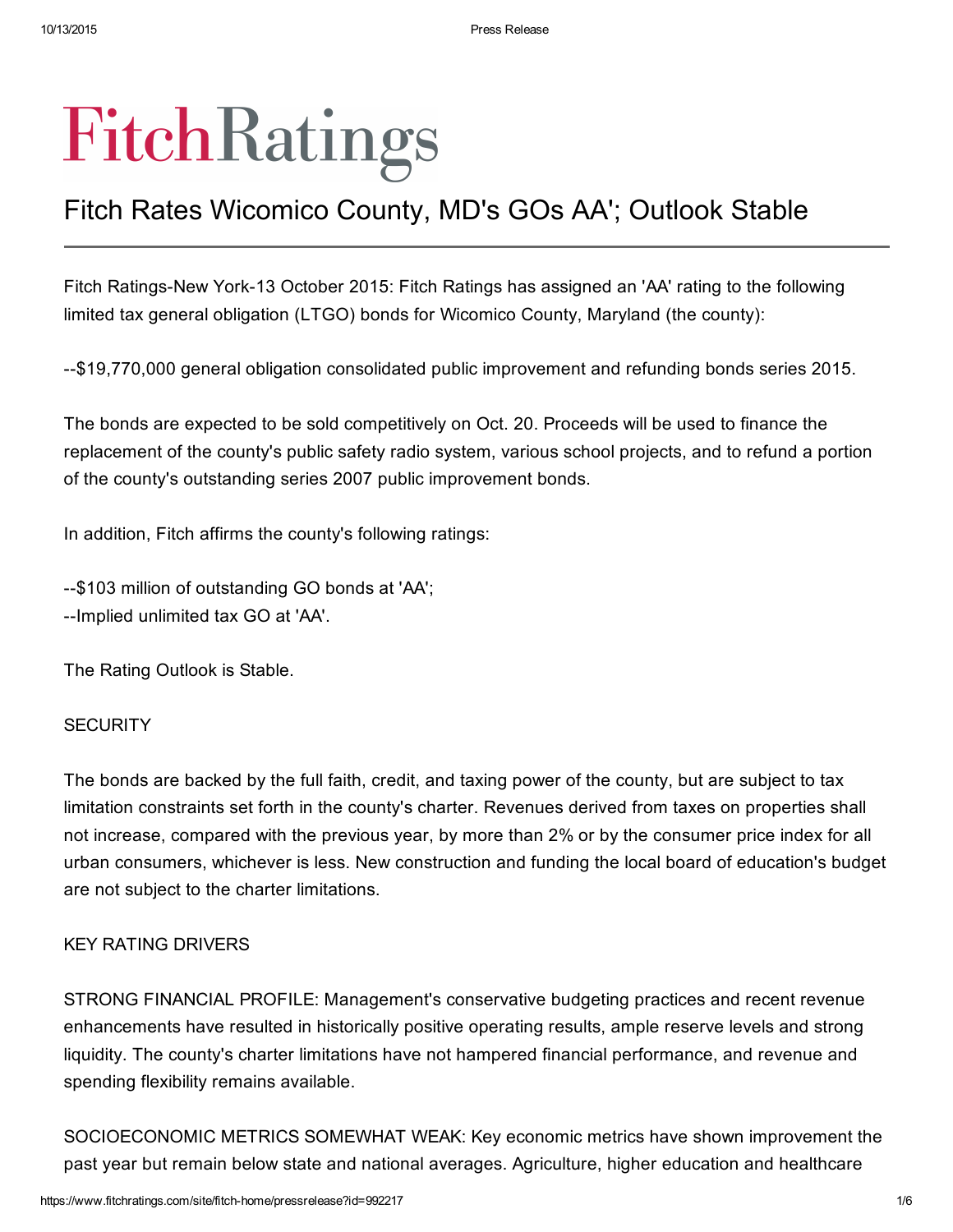provide a solid foundation for the economy.

FAVORABLE DEBT POSITION: Overall debt levels are low, amortization of principal is rapid, and county officials prudently analyze capital needs alongside debt affordability.

WELL MANAGED LONG-TERM BENEFIT LIABILITIES: The county's pension system remains well funded and teachers' pension costs funded through the state plan are affordable.

#### RATING SENSITIVITIES

CHANGE IN FINANCIAL PROFILE: The rating is sensitive to notable changes in the county's long term liabilities, socioeconomic metrics and liquidity levels. Fitch expects the county's strong financial management practices to continue, as reflected by the Stable Outlook.

#### CREDIT PROFILE

The county is located on the Delmarva Peninsula in southeastern Maryland and had an estimated 2014 population of roughly 101,000, an increase of 20% since 2000.

#### POSITIVE OPERATING RESULTS BOOSTS RESERVES

A combination of conservative budgeting practices, expenditure controls and moderate revenue increases have resulted in four straight years of operating surpluses. Fiscal 2014 general fund results showed a \$2.4 million net operating surplus, increasing unrestricted reserves to \$44 million or an ample 36.5% of spending. Reserves have steadily increased since fiscal 2010 when unrestricted reserves totaled \$23 million or 20% of spending. Fitch believes the strong level of reserves provides ample budget flexibility in light of the charter imposed 2% tax levy cap and also supports pay-as-you-go capital funding needs.

#### FISCAL 2015 PROJECTED RESULTS ARE POSITIVE

Officials expect to further increase the county's financial cushion in fiscal 2015 with a projected \$3.6 million net operating surplus (2.9% of estimated fiscal 2015 spending), marking the fifth consecutive year of positive yearend results. Positive revenue variances were experienced due to greater than budgeted income tax revenues and expenditure savings in most areas. The original budget included the appropriation of \$5.7 million of fund balance but the positive results negated the need to use any fund balance. Projected operating results include \$3 million in spending allocated to one-time capital pay-go spending.

#### FISCAL 2016 BUDGET KEEPS TAX RATE FLAT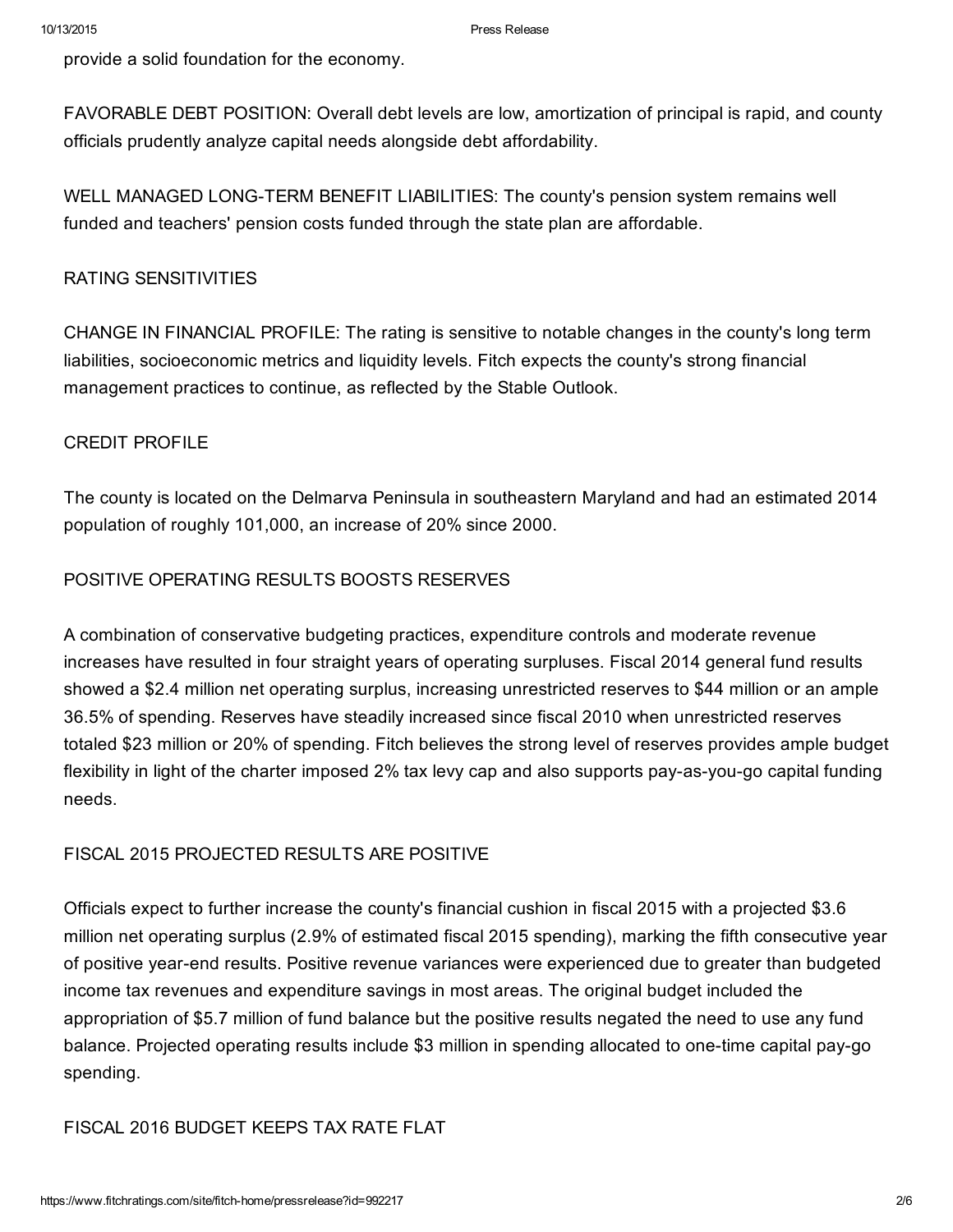#### 10/13/2015 Press Release

The fiscal 2016 budget of \$129 million is a modest 0.2% increase over the prior year's budget and includes no property tax increase. Management was able to absorb a \$910,527 increase in board of education expenses (due to a state mandated increase in its maintenance of effort and teachers' pension costs) by decreasing operating expenses in all nonpublic safety related departments.

The budget also includes an appropriation of \$6.2 million of fund balance earmarked for one-time operating and capital expenses. Management does not anticipate using the full appropriated fund balance due to its conservative revenue assumptions, which Fitch believes to be reasonable based on recent operations.

#### DIVERSE REVENUE STREAM

Property taxes are the largest operating revenue source, representing 48% of fiscal 2015 revenues. A charter imposed revenue limit, approved by county voters and effective in fiscal 2002, constrains the county's annual property tax revenue growth to the lesser of the CPI or 2%. New construction and funding the local board of education's budget are not subject to the charter limitations, but debt service is included.

The county had increased the property tax rate in fiscal years 2012 through 2015 to the maximum rate allowable under the charter to help offset assessed value declines and maintain fiscal balance. No tax rate increase was implemented for fiscal 2016 as tax base values have stabilized with a modest projected increase of 0.6%. Also, non-property tax revenues are experiencing growth and management seeks to encourage continued economic expansion.

Income tax revenue accounts for a projected 36% of revenues in fiscal year 2015. Income tax revenues continue to show positive trends, aided by a mid-year increase to the income tax rate to the maximum rate of 3.2% from 3.1% on Jan. 1, 2013. Recent job growth is also contributing to revenue gains.

The county reports that it retains options to raise revenue, which include increasing the recordation tax rate, imposing a transfer tax, increasing other service fees and increasing the real property tax rate for education funding (which is not subject to the revenue cap). Education accounts for approximately 36% of general fund spending. Despite recent increases to the property tax rate, it remains regionally competitive.

#### ECONOMIC INDICATORS SHOW IMPROVEMENT BUT REMAIN BELOW AVERAGE

Agriculture, higher education and healthcare provide a solid foundation for the local economy although a large portion of the land area of the county remains rural. Perdue Farms maintains its corporate headquarters in the county and employs approximately 1,600. Other major employers include the Peninsula Regional Medical Center (2,900), the Centre at Salisbury shopping mall (2,500) and Salisbury University (1,800). The university has an annual enrollment of approximately 8,700 students and has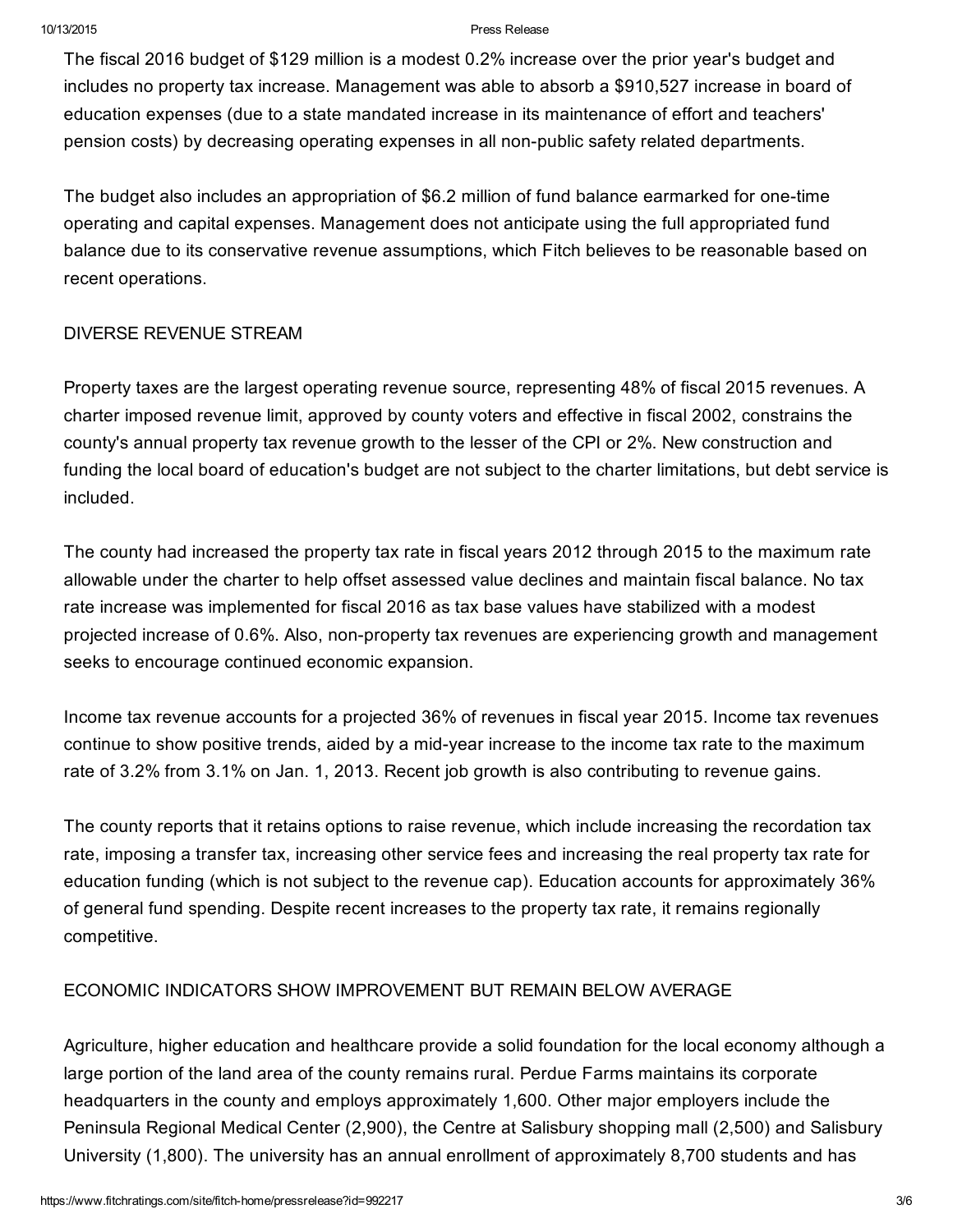expansion projects underway totaling over \$130 million.

Both the employment base and labor force have experienced positive growth over the past year of 3.1% and 2.1%, respectively. Unemployment levels have declined to 6.3% in July 2015 from 7.2% a year prior, but continue to remain above state and national averages. Median household income is slightly below the national average but much lower (69%) than the state average (which is driven by high-wealth counties around the Washington D.C. area).

The county had seen its taxable assessed value decline by a total of 18.5% for the period of fiscal 2012 through fiscal 2015 but fiscal 2016 values are up modestly by 0.6% to \$6.1 billion. The state department of assessments and taxation appraises real property every 3 years, somewhat contributing to the lag in a return to growth in values.

### LOW DEBT LEVELS; BENEFIT LIABILITIES WELL FUNDED

Overall debt levels are low at roughly \$1,178 per capita and 2% of market value. Principal amortization is rapid at approximately 66% in 10 years. Future debt plans are currently anticipated to be modest. Debt servicing costs are estimated to remain between 8% 10% of total governmental spending.

The county provides a single employer retirement system which has historically been well funded. The plan was 91% funded as of June 30, 2015. Funded levels are an estimated 84% using Fitch's 7% investment rate of return. The county's \$4.2 million contribution in fiscal 2014 and \$2.5 million contribution in fiscal 2015 was \$2.3 million and \$1.2 million, above the actuarially required contribution (ARC), respectively. Management plans to continue to contribute in excess of the historical calculation of ARC pursuant to the new reporting requirements of GASB 68 to improve its funded levels. Beginning in fiscal 2014, teachers' normal pension costs were shifted to local governments over a four-year phase-in process. The county was able to absorb the additional \$2.7 million cost in fiscal 2014 and 2015.

The county has overfunded its OPEB contributions in fiscals 2013 and 2014 and made a \$3.7 million contribution in fiscal 2014, which represented 130% of the ARC and 2.7% of total governmental spending. The county's OPEB liability is 40% funded as of July 1, 2014. The county plans to reach 89% funded by 2029. Fiscal 2014 carrying costs based on payments made for debt service, OPEB and the pension ARC were a manageable 12.3% of total governmental spending.

Contact:

Primary Analyst Kevin Dolan **Director** +1-212-908-0538 Fitch Ratings, Inc.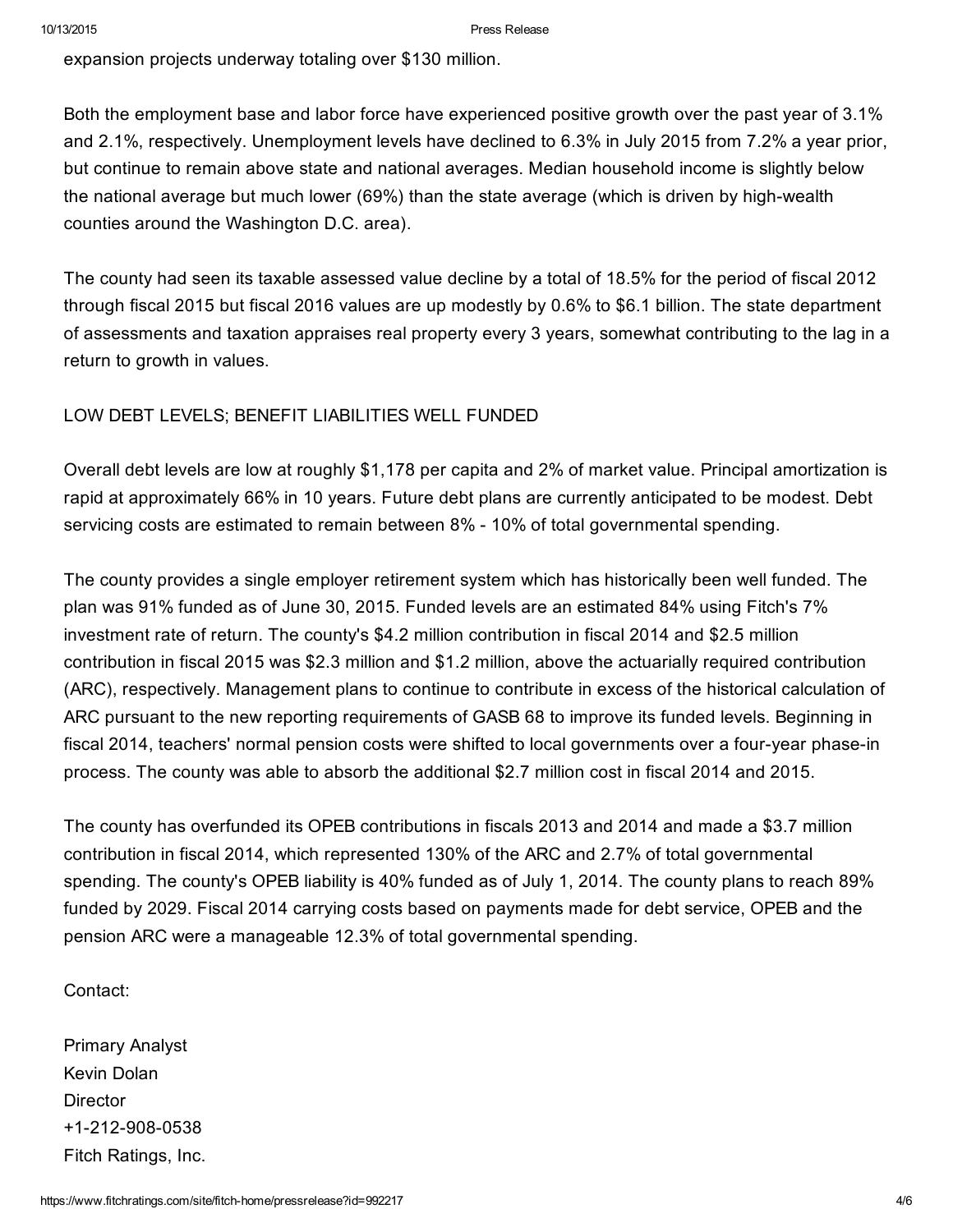33 Whitehall Street New York, NY 10004

Secondary Analyst Parker Montgomery Analyst +1-212-908-0356

Committee Chairperson Steve Murray Senior Director +1-512-215-3729

Media Relations: Sandro Scenga, New York, Tel: +1 212-908-0278, Email: sandro.scenga@fitchratings.com.

Additional information is available at 'www.fitchratings.com'.

Fitch recently published an exposure draft of state and local government tax-supported criteria (Exposure Draft: U.S. Tax-Supported Rating Criteria, dated Sept. 10, 2015). The draft includes a number of proposed revisions to existing criteria. If applied in the proposed form, Fitch estimates the revised criteria would result in changes to fewer than 10% of existing tax-supported ratings. Fitch expects that final criteria will be approved and published by Jan. 20, 2016. Once approved, the criteria will be applied immediately to any new issue and surveillance rating review. Fitch anticipates the criteria to be applied to all ratings that fall under the criteria within a 12-month period from the final approval date.

In addition to the sources of information identified in Fitch's Tax-Supported Rating Criteria, this action was additionally informed by information from Creditscope, University Financial Associates, S&P/Case-Shiller Home Price Index, IHS Global Insight, National Association of Realtors, Maryland Department of Labor, Licensing and Regulation, and Maryland Department of Business and Economic Development.

#### Applicable Criteria

Exposure Draft: U.S. Tax-Supported Rating Criteria (pub. 10 Sep 2015) [\(https://www.fitchratings.com/creditdesk/reports/report\\_frame.cfm?rpt\\_id=869942\)](https://www.fitchratings.com/creditdesk/reports/report_frame.cfm?rpt_id=869942) Tax-Supported Rating Criteria (pub. 14 Aug 2012) [\(https://www.fitchratings.com/creditdesk/reports/report\\_frame.cfm?rpt\\_id=686015\)](https://www.fitchratings.com/creditdesk/reports/report_frame.cfm?rpt_id=686015) U.S. Local Government Tax-Supported Rating Criteria (pub. 14 Aug 2012) [\(https://www.fitchratings.com/creditdesk/reports/report\\_frame.cfm?rpt\\_id=685314\)](https://www.fitchratings.com/creditdesk/reports/report_frame.cfm?rpt_id=685314)